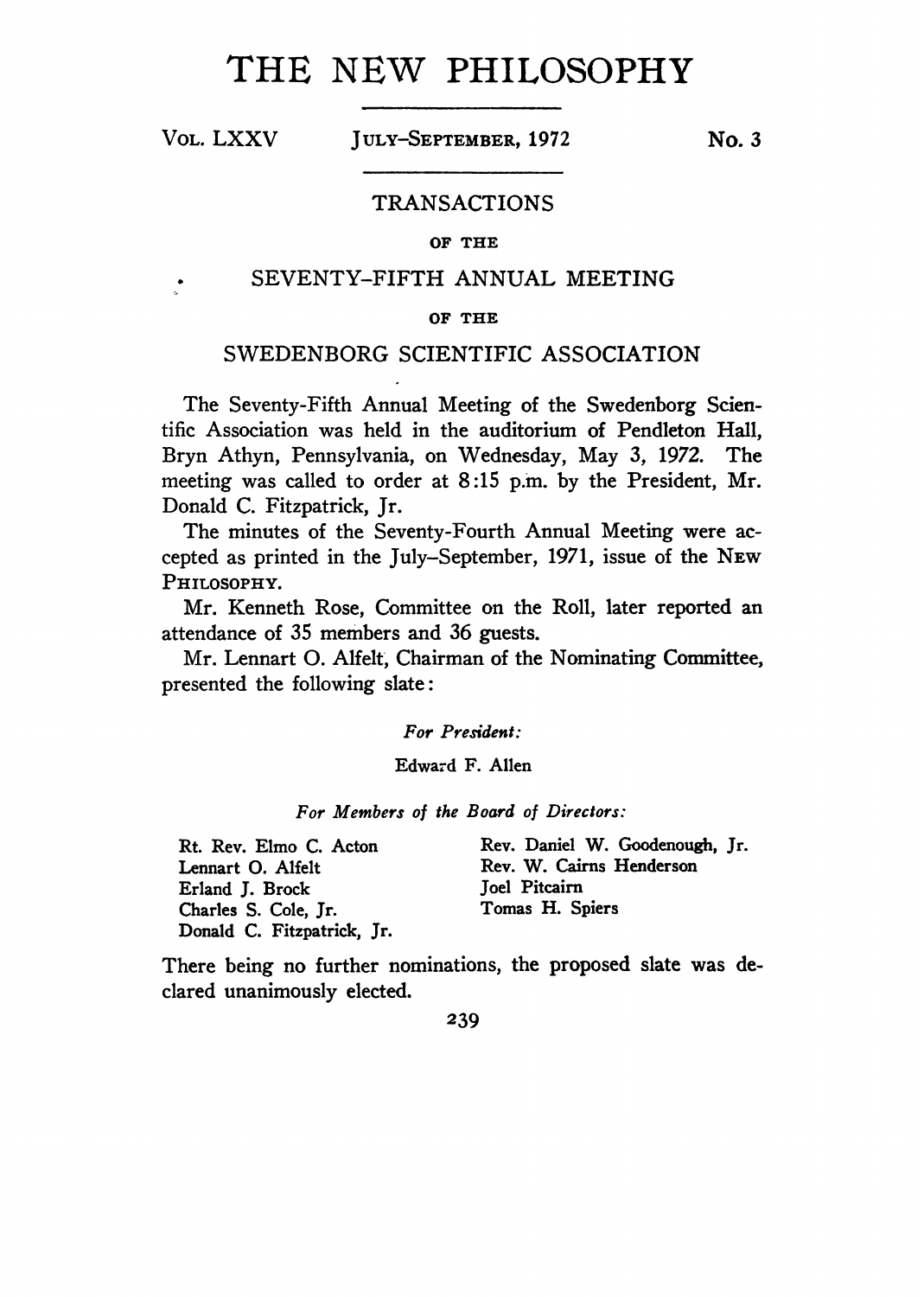The Treasurer presented a summary of his report. In response to a question from Mr. Michael Brown about whether it was expected that the support of research and translation mentioned would be continued. Mr. Fitzpatrick explained that Mr. Paul E. Funk last summer translated Descartes' *Principia,* parts of which had hitherto not been translated into English. (However, a translation has since been published.) Mr. Funk will continue with this work this summer. Mr. Stephen Gladish was also supported in a research project in Swedenborg's Philosophical Works. The Board is seeking to promote this type of thing, and has received contributions for the purpose.

The Report of the Board of Directors was presented by the Secretary.

The Editor read his Report. Mr. Fitzpatrick pointed out that Mr. Alfelt had been too modest as to his own role in seeking out and developing material for the NEW PHILOSOPHY.

Mr. Fitzpatrick presented two bound volumes of the New PHILOSOPHY to Professor Allen, saying that they represented a complete set which was being prepared for him. Each volume would have his name on the cover, and the first volume was to be inscribed with a message of appreciation for his contributions to the Association as scholar, editor, and president for many years. Mr. Fitzpatrick paid tribute to Professor Allen as embodying the purposes of the Swedenborg Scientific Association in keeping alive and fostering in others a spirit of inquiry and research and by devoting his own life to the study of Swedenborg's Works, to promoting the principles taught in them, and to developing with himself and others an understanding of the relation of these principles to the science and philosophy of the present day.

Mr. Cole then expressed appreciation to Mr. Fitzpatrick, saying it was easy to say appreciative things of one who has served the Swedenborg Scientific Association and the Academy in so many ways, as administrator, scholar, and literary man. Mr. Cole noted that in this age many are too much impressed by science in an ignorant way. Others are scornful. Mr. Fitzpatrick is one of the unusual non-scientific men who is able to appreciate the real significance of science without exaggerating it. It is unusual for a non-scientist to be so conversant with the contributions of science to New Church thought. Mr. Cole extended to Mr. Fitz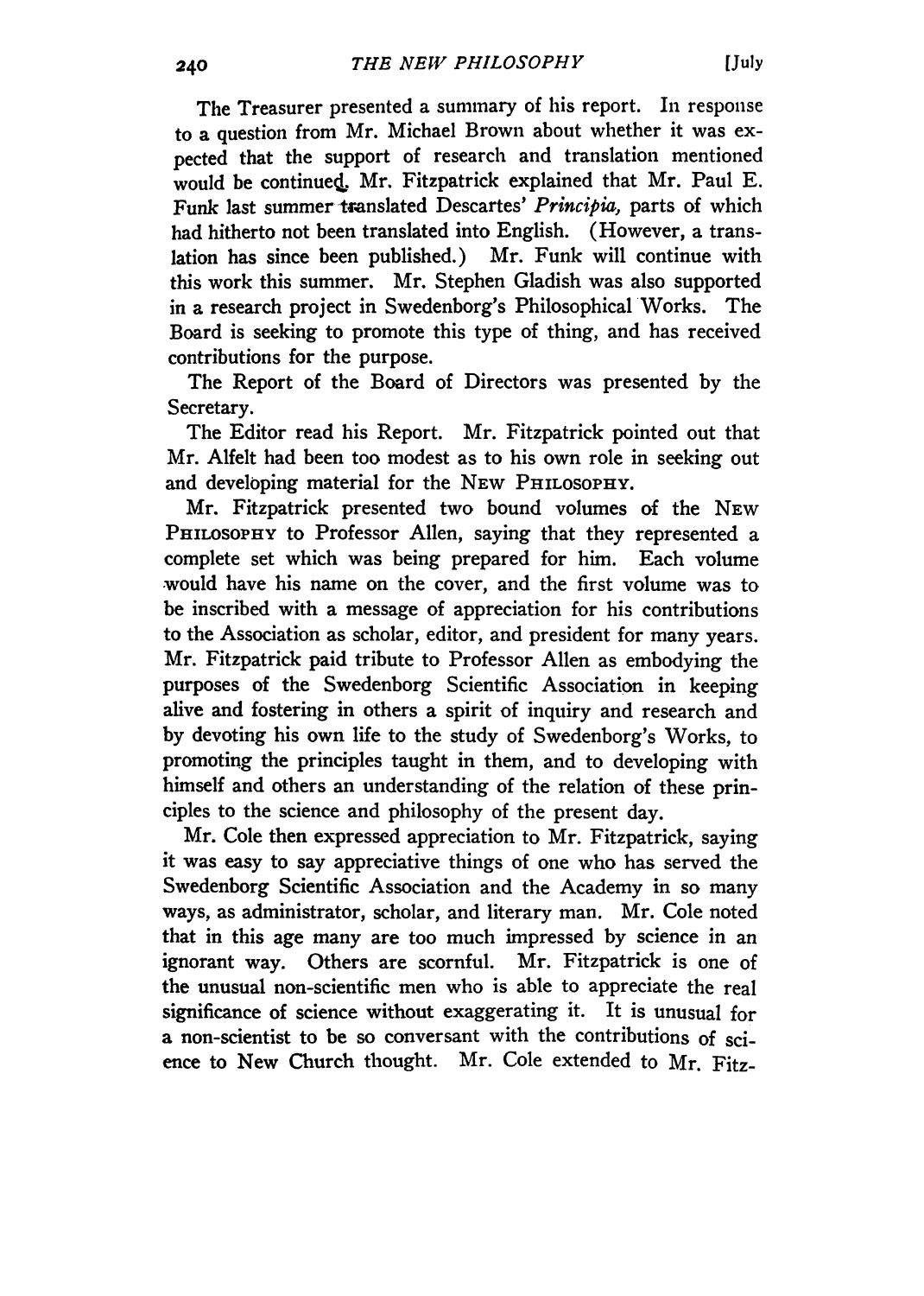**1972]** *SEVENTY-FIFTH ANNUAL MEETING* 241

patrick the thanks of all members for steering the Association through the years of his presidency and for enhancing its uses.

Mr. Fitzpatrick responded that it had been a delight to serve the Swedenborg Scientific Association. He hoped that things had been moving in the right direction and appreciated the support he had received. He then called on Professor Allen to present his address on a question that has been asked through the ages, "What is Man?"

During the discussion following the address, Mr. Goodenough emphasized the point that what distinguished man from beast is freedom. What distinguished man from man is his use of that freedom.

Mr. Brian Keith asked for a clarification of "the inviolate" in relation to the soul and free choice as treated in the pre-Theological Works. Professor Allen replied that he does not believe in a "Pottsian" approach to the Philosophical Works. It may be all right to look up a word from the Writings in the Potts Concordance and give equal importance to each use of the word, but this method does not apply in the Philosophical Works. He is not sure he has put his finger on the true inviolate. The inviolate he *has* put his finger on is the minimal inviolate. This is the ability to act in freedom according to reason. He called this minimal because it shows how low down the Lord reaches in order to give man the opportunity to start on the road to reformation —low down, that is, in a minimal sense. The inviolate may also refer to something which is structural, cosmological: that is, to the soul of the *Economy.* Professor Allen expects that in the Theological Works, the soul is also inviolate.

Mr. Michael A. Brown said there were many nuggets throughout this address, and he thought perhaps there would be a summary at the end, although he realized this was hardly possible. He wondered to what extent the topic could be summed up by the statement in the address that the most important part of being is *becoming.* Professor Allen responded that he did not go along with people who say there is something good in everything. This statement is either so trite that it does not say anything, or else it is false. He does not see why we should say it in either case. Nevertheless, when a philosophical position becomes widely enough accepted, there must be something there that someone has seen.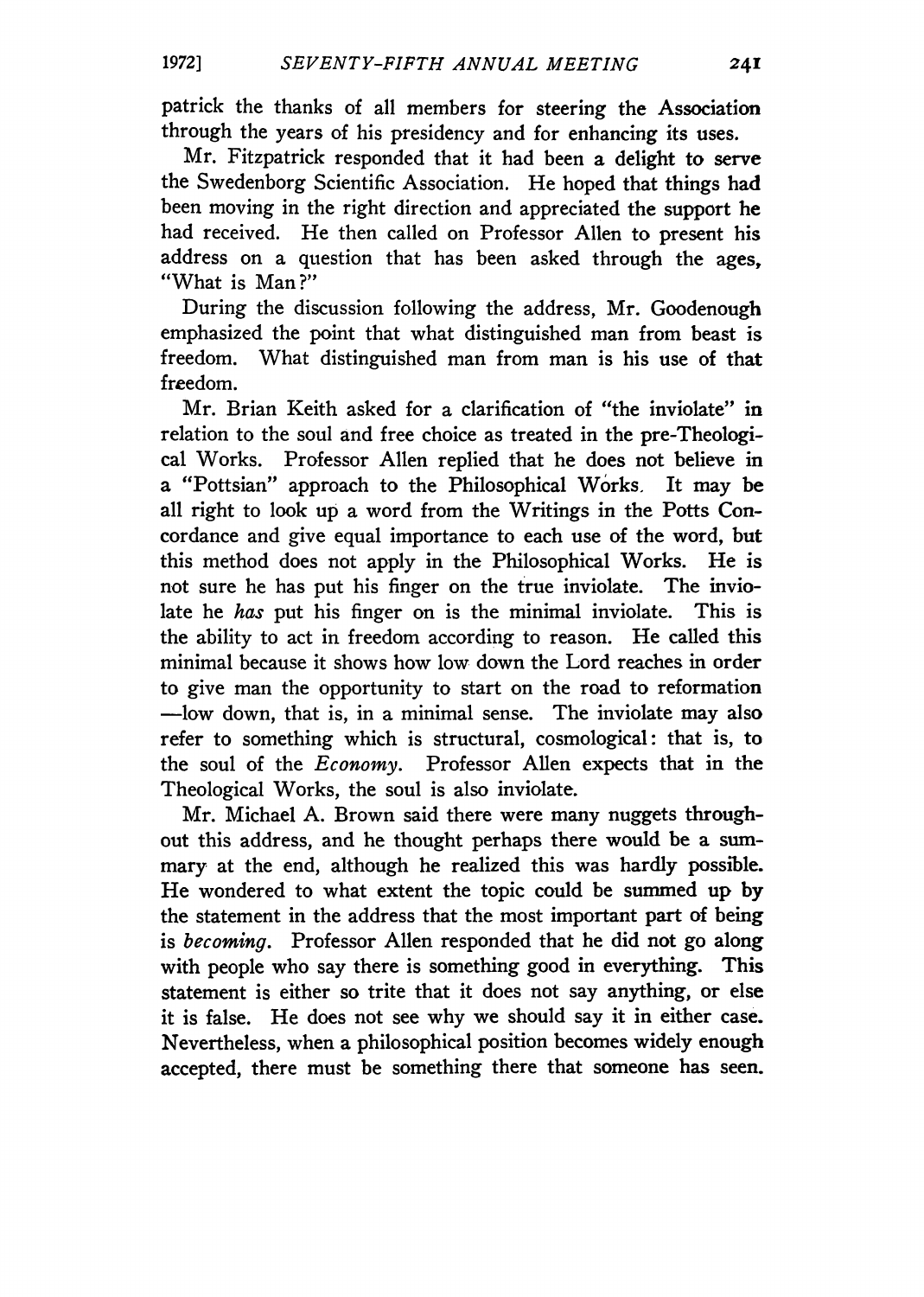He referred as an example to Existentialism. It is, of course impossible really to define Existentialism, but one of the factors that has been emphasised by certain Existentialists is the *activity* of man. Rather than being a static affair, man is in the process of becoming. The Father of Existentialism, Kierkegaard, had studied to be a Lutheran minister and then refused ordination. His problem was with the nature of Christianity. Kierkegaard said that in Copenhagen at that time it was easy enough to be a Christian. As a matter of fact, it was difficult not to be a Christian. (Mr. Allen cited an incident showing a similar situation in Bryn Athyn, where it was probably easier to be a member of the General Church than not to be a member.) Kierkegaard said, the problem is not *being* Christian but *becoming* Christian. This is a continual process.

We can't think of man as something that is finished, like somebody in a Wax Museum. A man who is *becoming* a man is a real man. There is something about a human baby that makes him a man. He is not a man yet, but we would not confuse him with an animal. There is something as to his essence and as to his standing forth that distinguishes him.

Mr. Brock said that Professor Allen in his paper had taken the only possible course in trying to give an idea of what man is that is, to present man from many different perspectives. An analogous situation would be trying to answer the question, "What is the earth?" The answer would have to include many perspectives: geochemical, physical, geological, etc. Each would contribute to the idea. Mr. Brock appreciated the various perspectives that had been presented in the paper. He reflected that in the beginning God created man, in His own Image, but it has become fashionable for man to try to re-create himself and to modify others into an image designed by himself. Professor Allen responded that there were yet other perspectives—for example, the historical approach, comparing ideas of man from the Most Ancient and Ancient times up through the Humanists and their selfcentered man to our own times and the psychological man, with the present emphasis on the unconscious and on the idea that man is not responsible. Socrates tried to find the essence of man and asked what is the virtue of man. When Professor Allen was a boy, they still talked about the "virtuous woman." If you were to ask Socrates to define a virtuous woman, he would have said, the virtuous woman is the woman who knows. If you were to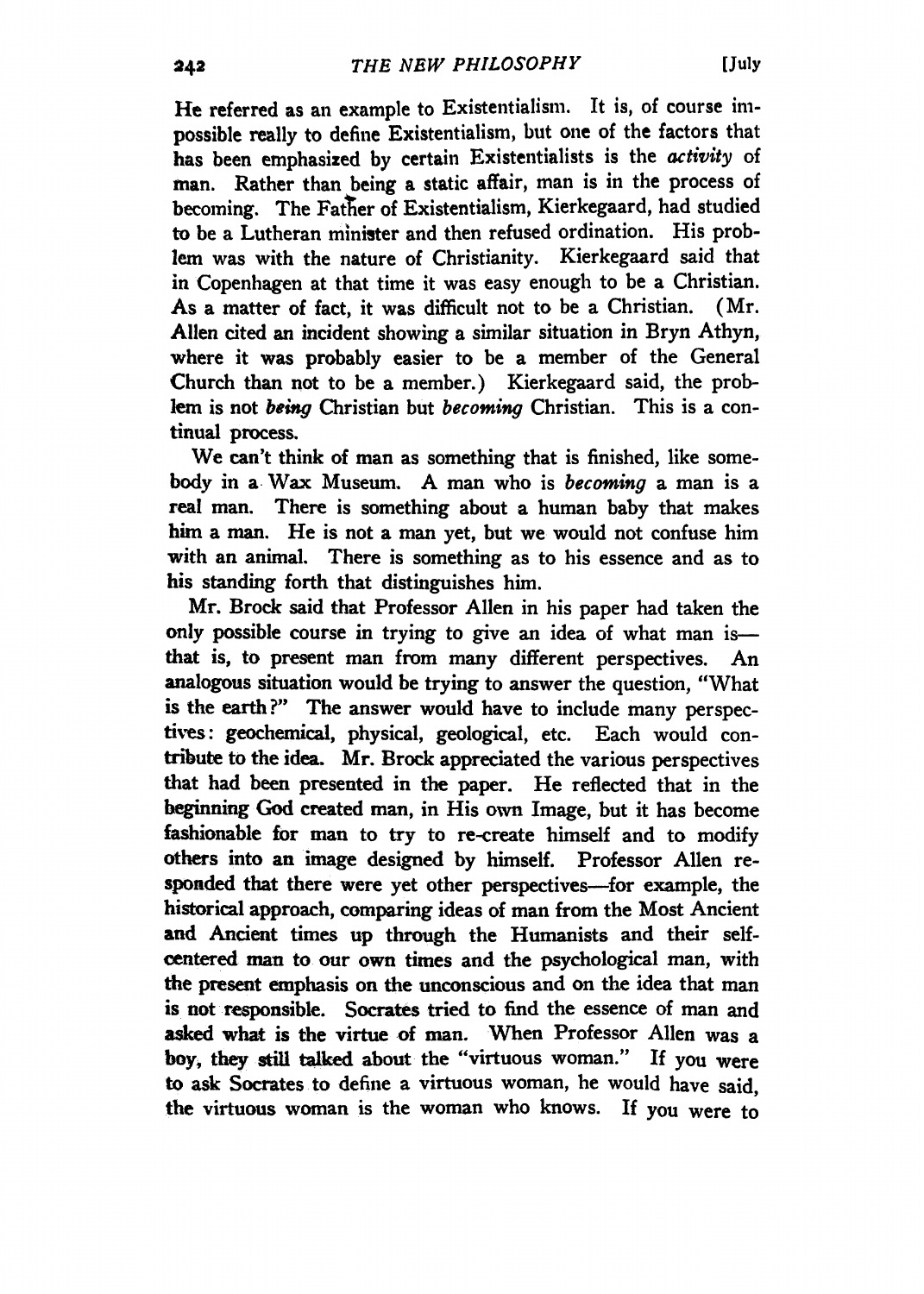ask someone in the 19th Century, you would get a different answer. This is an example of different perspectives. It is interesting that today some people are trying to make out of anthropology a subject that will really deal with man.

Mr. Fitzpatrick thanked the speaker, saying that he had presented some things to think about and remarking that it is interesting to think of what a child goes through in developing a concept of what man is from all the many things a man can be. We never really know the answer even in relation to one man. This is probably one of the most fascinating and one of the most openended questions.

In concluding the evening Professor Allen elaborated on the word, "function," which is one-third of the man, along with his love and wisdom, comparing it and contrasting it with *use.* He referred to the fact that this was the 75th Anniversary of the Association. Twenty-five years before, the Swedenborg Scientific Association presented to Bishop Alfred Acton a matching set of copies of the books that he himself had translated. Professor Allen had been pondering on the question, "What is the use of philosophy?" This led him to ask, "What did Alfred Acton do with his life ?" It dawned on him that whatever else Alfred Acton did, the keynote was to make Swedenborg known—through his translations and through his prefaces to them. (Professor Allen has gathered together all these prefaces, and they would make a valuable book. All that would need to be done before publishing them is to cut out some duplication.) Then he considered what Dr. Hugo Odhner has done. Dr. Odhner began by trying to relate the Philosophical Works to the Writings. This grew to be quite a study. But if one compares his recently published revisions of the *Human Mind* and the *Principles of the New Philosophy* with their first versions one sees a tremendous shift over to the Writings. In some places there is no reference at all to the Philosophical Works. In looking at the work of these men, one is evaluating and recognizing *use.* The recognition of the use of another person is an elevating thing. It is something that modern man can experience that is related to the spiritual.

The meeting adjourned at 10:00 p.m.

Respectfully submitted,

Morna Hyatt, *Secretary*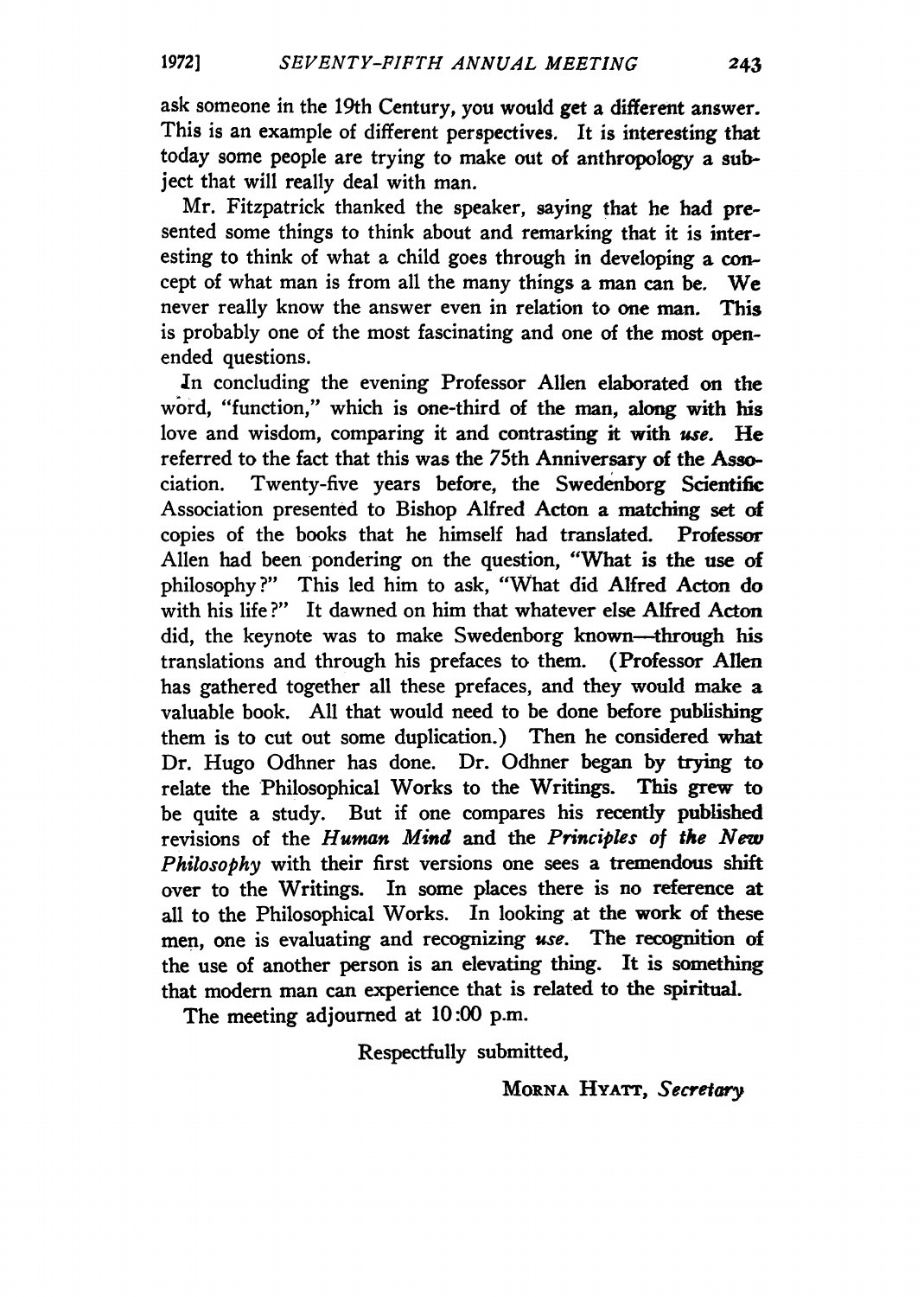#### REPORT OF THE BOARD OF DIRECTORS

Since the last Annual Meeting, the Board of Directors has held four meetings: on May 5 and October 12, 1971, and on March 21 and May 3, 1972.

At the meeting of May 5, 1971, the following officers were reelected:

| Vice President: | Mr. Charles S. Cole, Jr. |
|-----------------|--------------------------|
| Secretary:      | Miss Morna Hyatt         |
| Treasurer:      | Mr. E. Boyd Asplundh     |
| Editor:         | Mr. Lennart O. Alfelt    |

The Association supported a summer research undertaking by Mr. Stephen G. Gladish and the translation of Descartes' *Principia* (part of which had not been previously translated into English so far as we knew) by Mr. Paul E. Funk.

Other matters discussed by the Board were:

Binding the *Economy* and *Psychological Transactions.*

Reproducing the *Journal of Dreams.*

How to develop a climate for research and study.

Material for the New Philosophy.

Support of a project initiated by Rev. Claude Presland and Rev. Bjorn Boyesen, making a photographic record of places in Sweden associated with Swedenborg.

Support of computerizing the *Arcana.*

Plans for the Annual Meeting.

Mr. E. Boyd Asplundh was welcomed as a new member of the Editorial Board.

Respectfully submitted,

Morna Hyatt, *Secretary*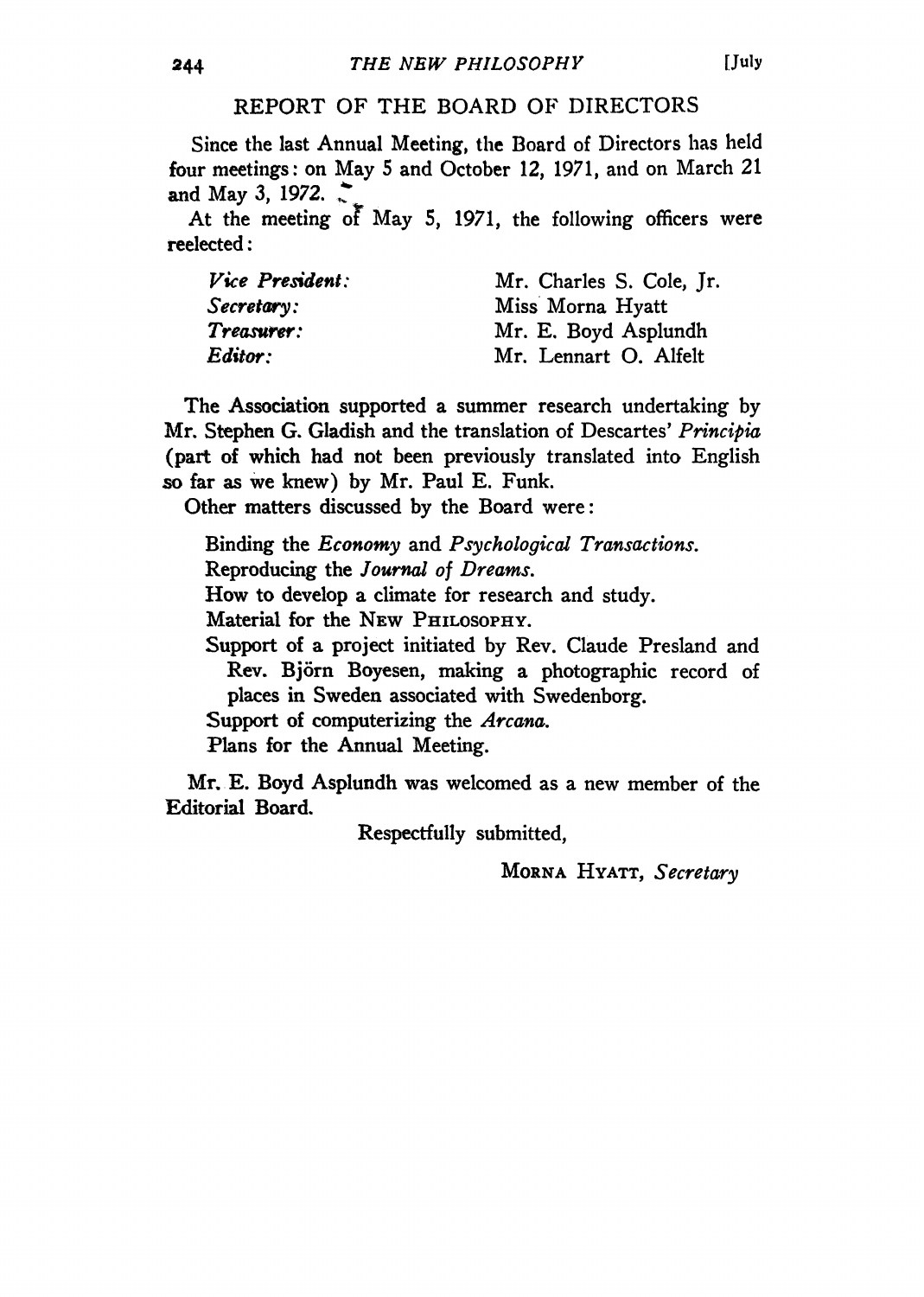## **1972]** *REPORTS* **245**

## **EDITOR'S REPORT**

In my report to you at the annual meeting last year I mentioned that at the time we had what seemed a realistic hope of catching up with the publication of the New Philosophy by the end of that year. In retrospect we may well reflect that in some concepts of hope there seems to be an element of wishful thinking and unreality. Be that as it may, the fact remains that we did not catch up in 1971 and today we are still three issues behind in spite of having published four issues since the last annual meeting. Nevertheless, today there is, I believe, a sounder basis for hope among us on the editorial staff. Copy for the three issues in arrears were sent to the printer a few weeks ago and galley proofs for two issues have been received and are presently being corrected. It looks, therefore, as though the month of June this year will be the month in which the NEW PHILOSOPHY finally catches up to its regular publishing schedule.

Much of the credit for this happy state of affairs goes to the members of the Editorial Board, Messrs. Donald C. Fitzpatrick, Jr. and Kenneth Rose, who have served for several years, and Mr. E. Boyd Asplundh, who recently joined the Board. They have been of considerable help to the Editor in decision making and in preparing the material for the press. Their support is much appreciated.

This is the seventy-fifth year of the New PHILOSOPHY. In looking back briefly we feel a sense of gratitude to the many students in the past who through the pages of the New PHILOSOPHY have disseminated a precious store of knowledges which in places sparkle like jewels set in a matrix of the love of wisdom and use. It is a privilege for us to enter into their work, but more importantly, it entails responsibility on our part not only to know and understand what the past has left us, but also to build further, to reexamine and interpret the principles taught in the works of Emanuel Swedenborg in relation to our own time and lives. Only in this way can eternal principles affect us and we may then be willing to let ourselves be led by these principles as we come to see them.

#### Lennart **O.** Alfelt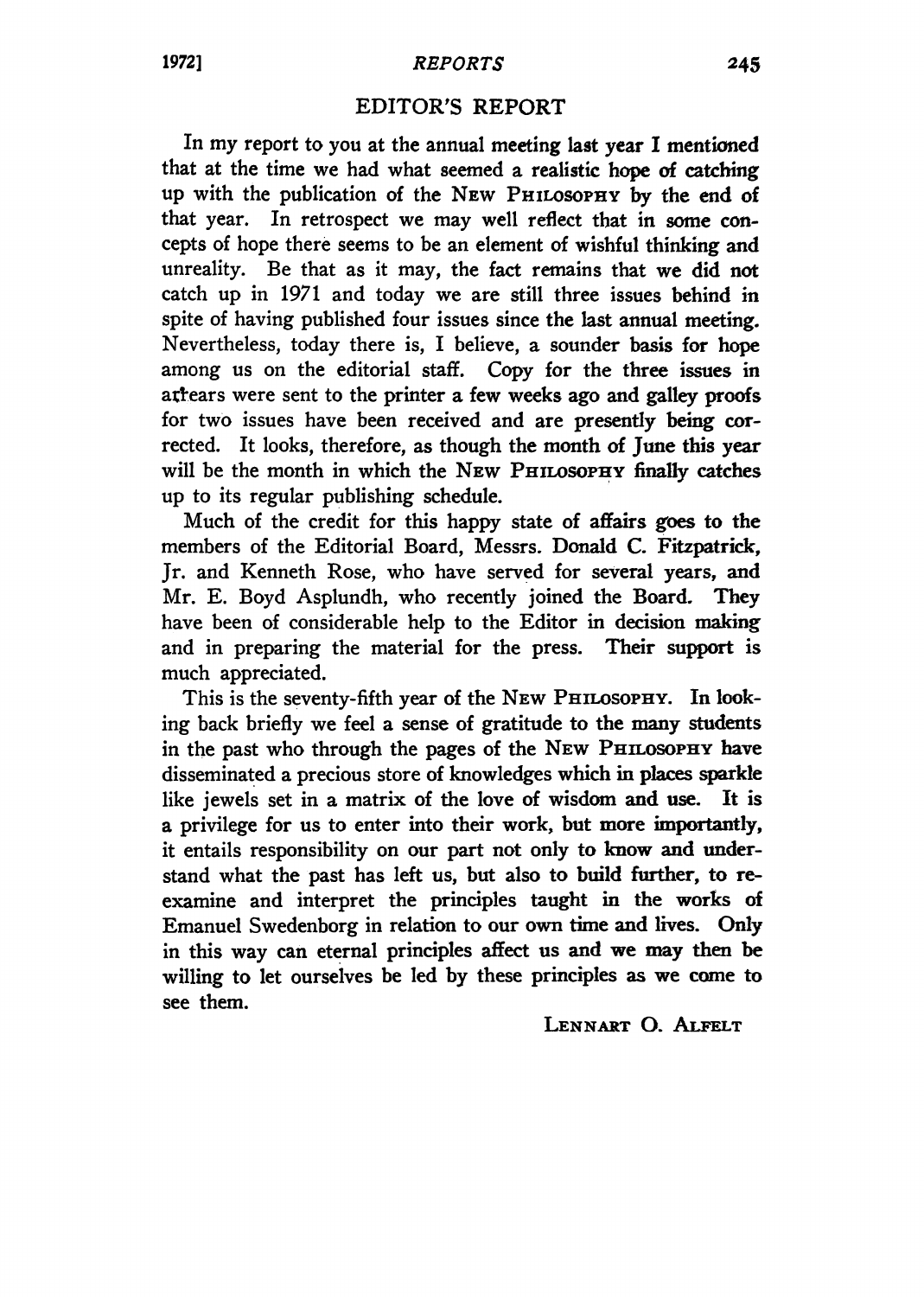## OFFICERS OF THE ASSOCIATION

At a meeting of the Board of Directors following the annual meeting on May 3, 1972, the following officers were re-elected:

*Vice President* Mr. Charles S. Cole, Jr. *Secretary:* Miss Morna Hyatt *Treasurer:* Mr. E. Boyd Asplundh *Editor:* Mr. Lennart O. Alfelt

Morna Hyatt, *Secretary*

## TREASURER'S REPORT

for year ending April 30, 1972

BALANCE April 30, 1971 \$ 7223.10

*Plus Receipts 1971/72*

| Subscription Fees                   | 81.33     |
|-------------------------------------|-----------|
| Contributions                       | 921.00    |
| Book Sales                          | 815.85    |
|                                     | 1241.00   |
|                                     | 226.24    |
|                                     | 3949.12   |
| Less Expenses 1971/72               |           |
| NEW PHILOSOPHY $(4 \text{ issues})$ | \$2667.36 |
| Editorial Expense                   | 3508.50*  |
| Misc. Office Expense                | 208.45    |
| Printing and Binding                | 1000.36   |
| Tax                                 | 70.69     |
|                                     |           |

7455.36

#### BALANCE April 30, 1972 \$19,563.33\*\*

\*This sum includes a grant for summer studies made with funds contributed for such purpose. Also included is payment for translation work done during the summer of 1971.

\*\* This cash balance includes the proceeds of the sale of securities previously held but not included in the balance figures. The Association still holds 534 shares of Gulf Oil Corporation Common Stock.